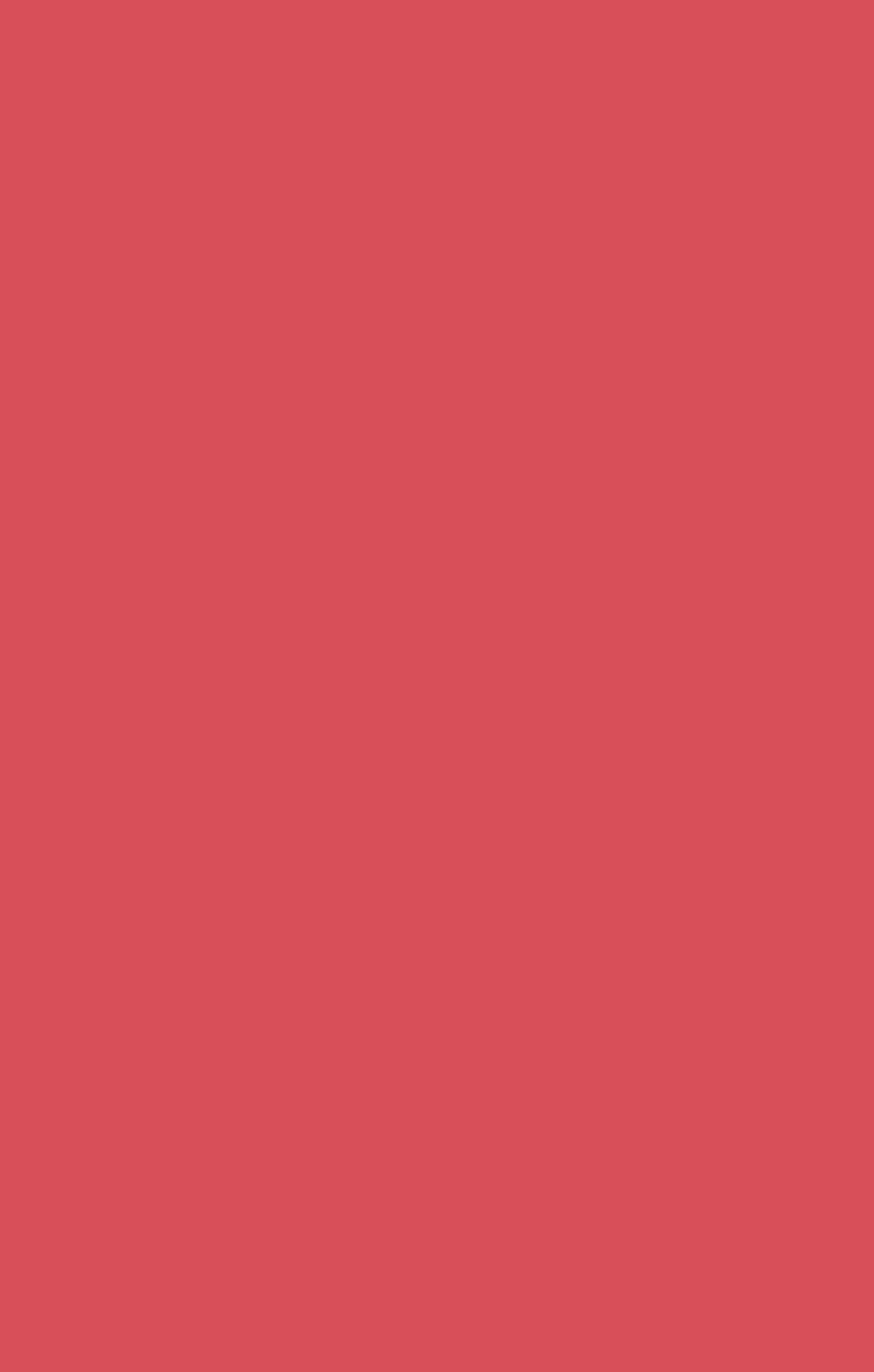## WHY THIS BOOKLET?

All too often, a professional may become aware of a risk of harm to a child, but does not report that suspicion to a children's aid society based on the unfounded belief that "privacy" prevents them from doing so.

The Provincial Advocate for Children and Youth (Ontario Child Advocate) and the Office of the Information and Privacy Commissioner of Ontario have worked together to develop this resource to clarify some common misunderstandings about privacy.

Children's aid societies (referred to here as "societies") operate under the authority of the *Child, Youth and Family Services Act, 2017* (*CYFSA*). This Act and its regulations give societies broad duties and powers relating to the protection of children, including the authority to conduct investigations into allegations of harm and review reports of children in need of protection.

Despite this broad authority, health providers, police, teachers and social service workers sometimes refuse to provide information to child protection workers.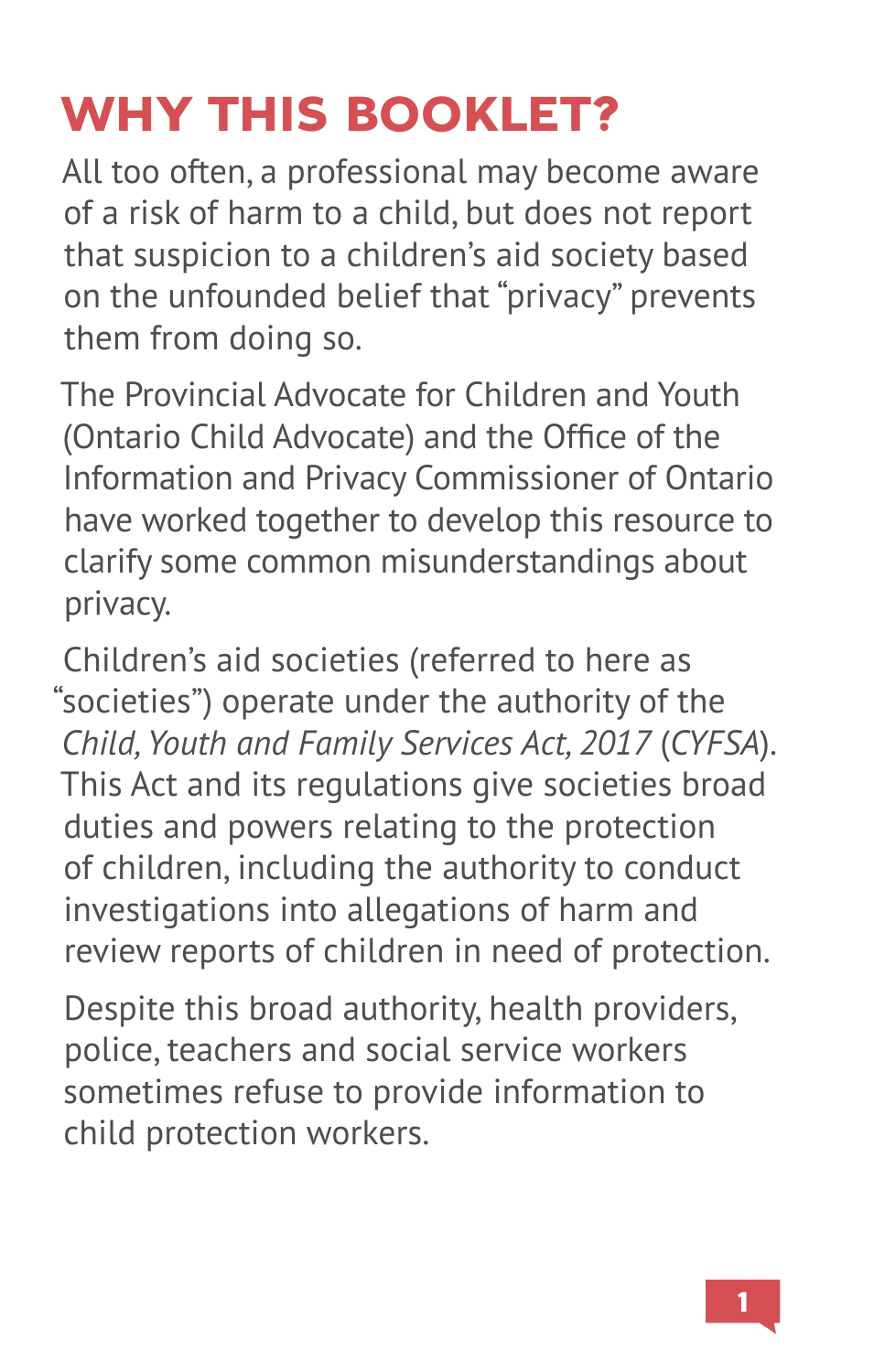While well-intentioned, a refusal to share information about a child in need of protection may leave the child at risk of harm. In some cases, it may also be an offence under section 125(5) of the *CYFSA*.

The Ontario Child Advocate and the Information and Privacy Commissioner are aware that there is confusion about different sets of privacy guidelines and policies. During a number of Coroners' inquests into the deaths of children, society case workers have testified about the frustration they experience when trying to obtain information from professionals and other parties. Professionals working with children must ensure that they do not wrongly see privacy as a barrier to disclosing personal information to society workers when a child is in need of protection.

Please take a few minutes to review this important information. We encourage you to share it with your colleagues.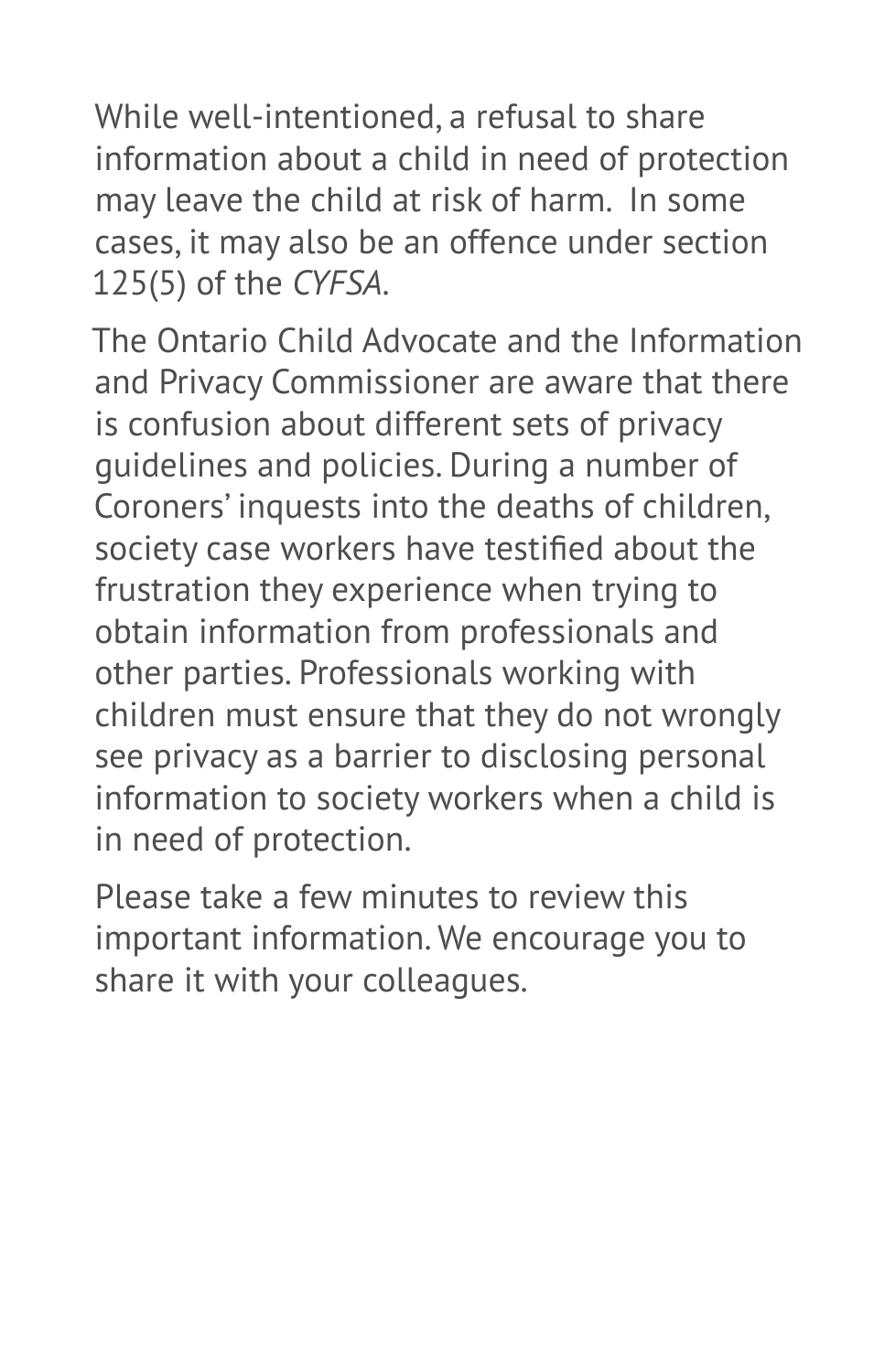

### WHAT DOES CHILD PROTECTION LEGISLATION SAY?

Under the *CYFSA*, societies investigate allegations or evidence that children may be in need of protection.<sup>1</sup> A child may be in need of protection if the child has suffered or is likely to suffer physical harm, sexual abuse or exploitation, emotional harm, or has been subject to inadequate care or a pattern of neglect.<sup>2</sup>

### *DUTY TO REPORT*

If a person has reasonable grounds to suspect that a child under the age of  $16<sup>3</sup>$  is in need of protection, the person must immediately report the suspicion and the information on which it is based to a society.

<sup>1</sup> *CYFSA s. 35(1)(a)*

<sup>2</sup> *CYFSA s. 74(2), also see CYFSA s. 125(1)*

<sup>3</sup> *Under the CYFSA (s. 125(4)), a person may report to a society about a 16 or 17 year old whom they suspect is in need of protection, although there is not a duty under the law to do so. If a person chooses to make a report about a 16 or 17 year old whom they suspect is in need of protection, they may do so despite the information being confidential or privileged.*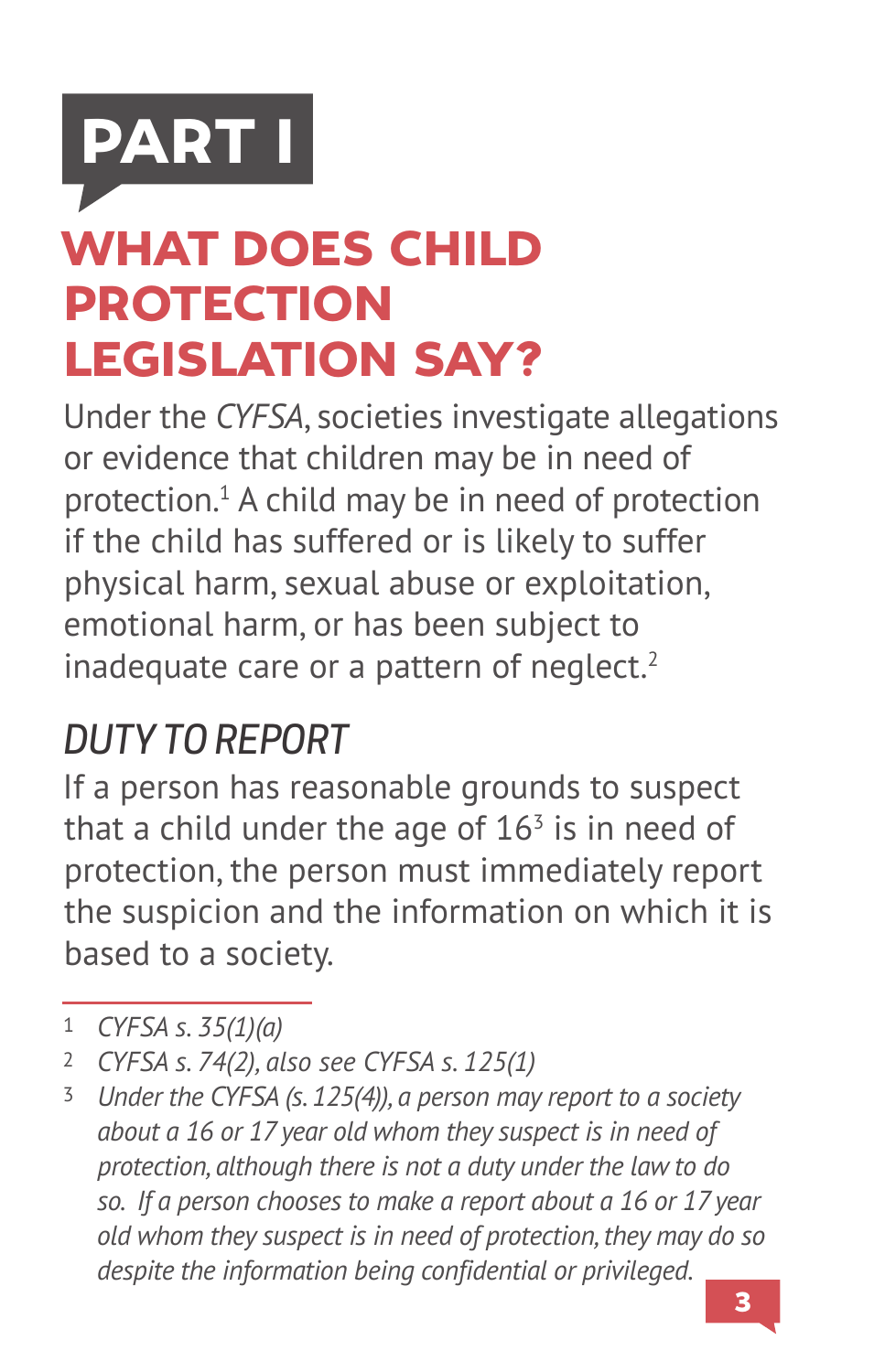The obligation to report applies to any person, including a person who performs professional or official duties with respect to children, and applies despite the provisions of any other Act.<sup>4</sup>

The duty to report is also ongoing, meaning that even if a person has already made a report to a society about the child, they must make another report if they have additional information about a child who is in need of protection.

A person with a duty to report must make the report directly to the society, and must not rely on another person to make the report on their hehalf $5$ 

Professionals working with children may be guilty of an offence if they fail to report information that causes them to have reasonable grounds to suspect that a child is in need of protection. A director, officer or employee of a corporation who authorizes or permits this offence may also be guilty of an  $offence<sup>6</sup>$ 

<sup>4</sup> *CYFSA s.125(1)*

<sup>5</sup> *CYFSA s. 125(2) and (3)*

<sup>6</sup> *CYFSA s. 125(5-9). A person convicted of either offence is liable to a fine of up to \$5,000*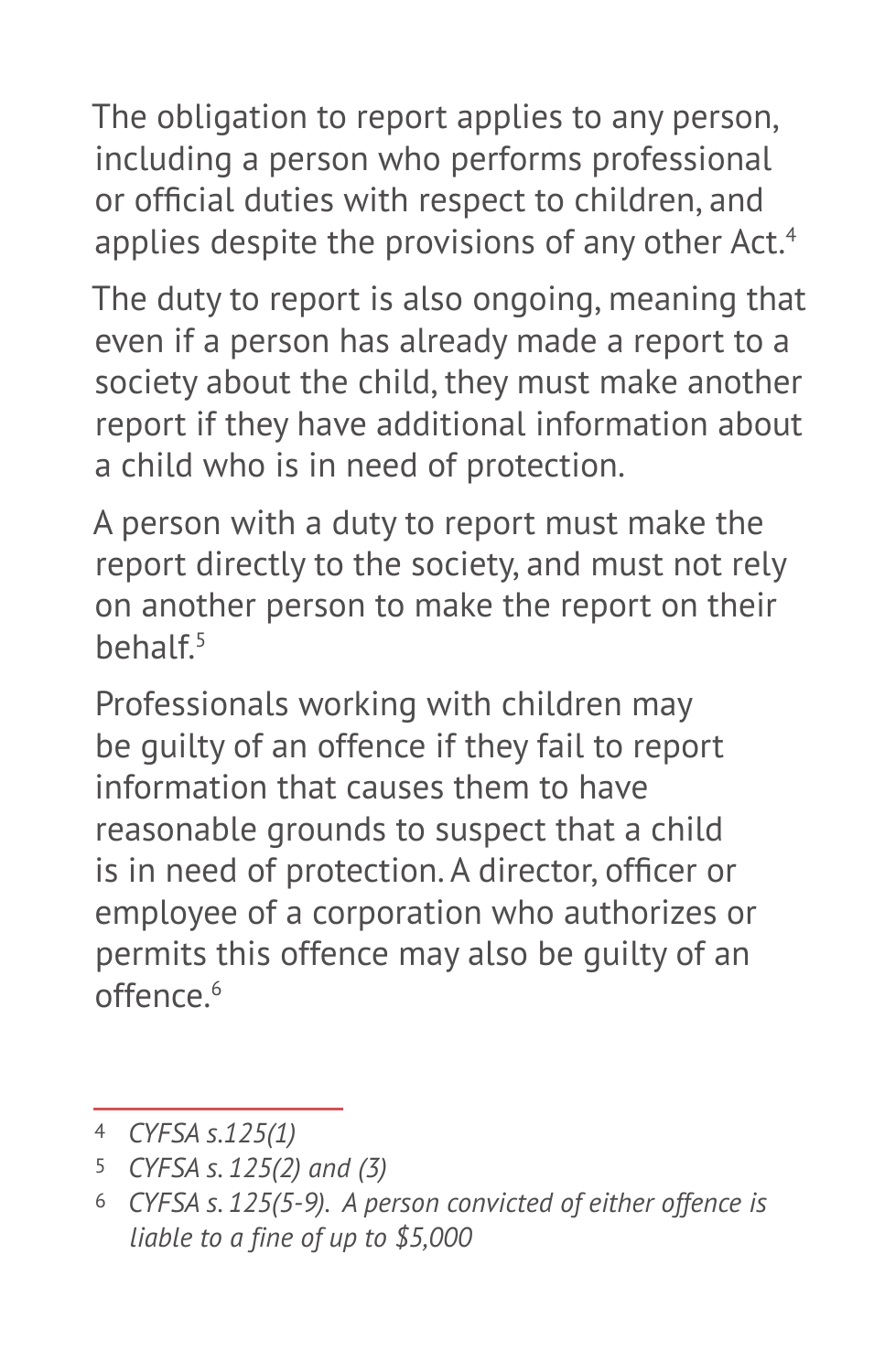A person's duty to report applies even if the information is confidential or privileged. No legal action for reporting the information can be taken against the person unless they act maliciously or without reasonable grounds to suspect that a child is in need of protection.<sup>7</sup>

### *DISCRETION TO DISCLOSE*

Every society has a review team that recommends how a child can be protected.<sup>8</sup> Despite the provisions of any other Act, a person may disclose to a review team information reasonably required by the team for this purpose.<sup>9</sup>

A person's ability to disclose such information to a review team applies even if the information is confidential or privileged.

No legal action for disclosing the information can be taken against the person unless the person acts maliciously or without reasonable grounds to suspect that a child is in need of protection.10

<sup>7</sup> *CYFSA s. 125(10)*

<sup>8</sup> *CYFSA s. 129(4)*

<sup>9</sup> *CYFSA s. 129(5)*

<sup>10</sup> *CYFSA s. 129(6)*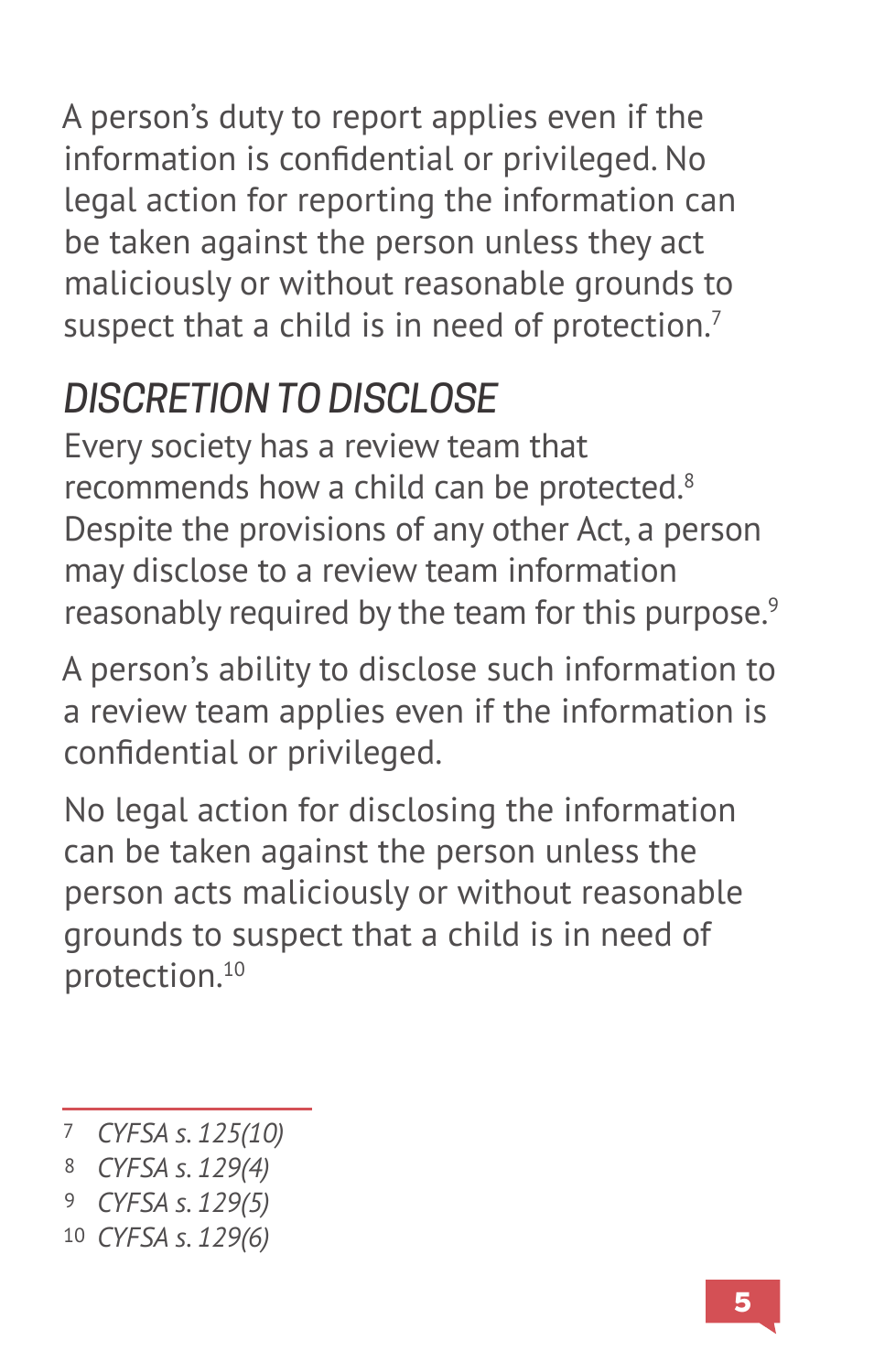PART II

## WHAT DOES ONTARIO'S PRIVACY LEGISLATION SAY?

#### *JURISDICTION OF THE INFORMATION AND PRIVACY COMMISSIONER*

The Information and Privacy Commissioner of Ontario oversees the:

- *Freedom of Information and Protection of Privacy Act (FIPPA)*
- *Municipal Freedom of Information and Protection of Privacy Act (MFIPPA)*
- *Personal Health Information Protection Act, 2004 (PHIPA)*

When we talk about all three pieces of legislation, we call them "Ontario's privacy legislation".

*FIPPA* and *MFIPPA* govern the collection, use and disclosure of personal information by institutions under those acts. *PHIPA* governs the collection, use and disclosure of personal health information by health information custodians (custodians).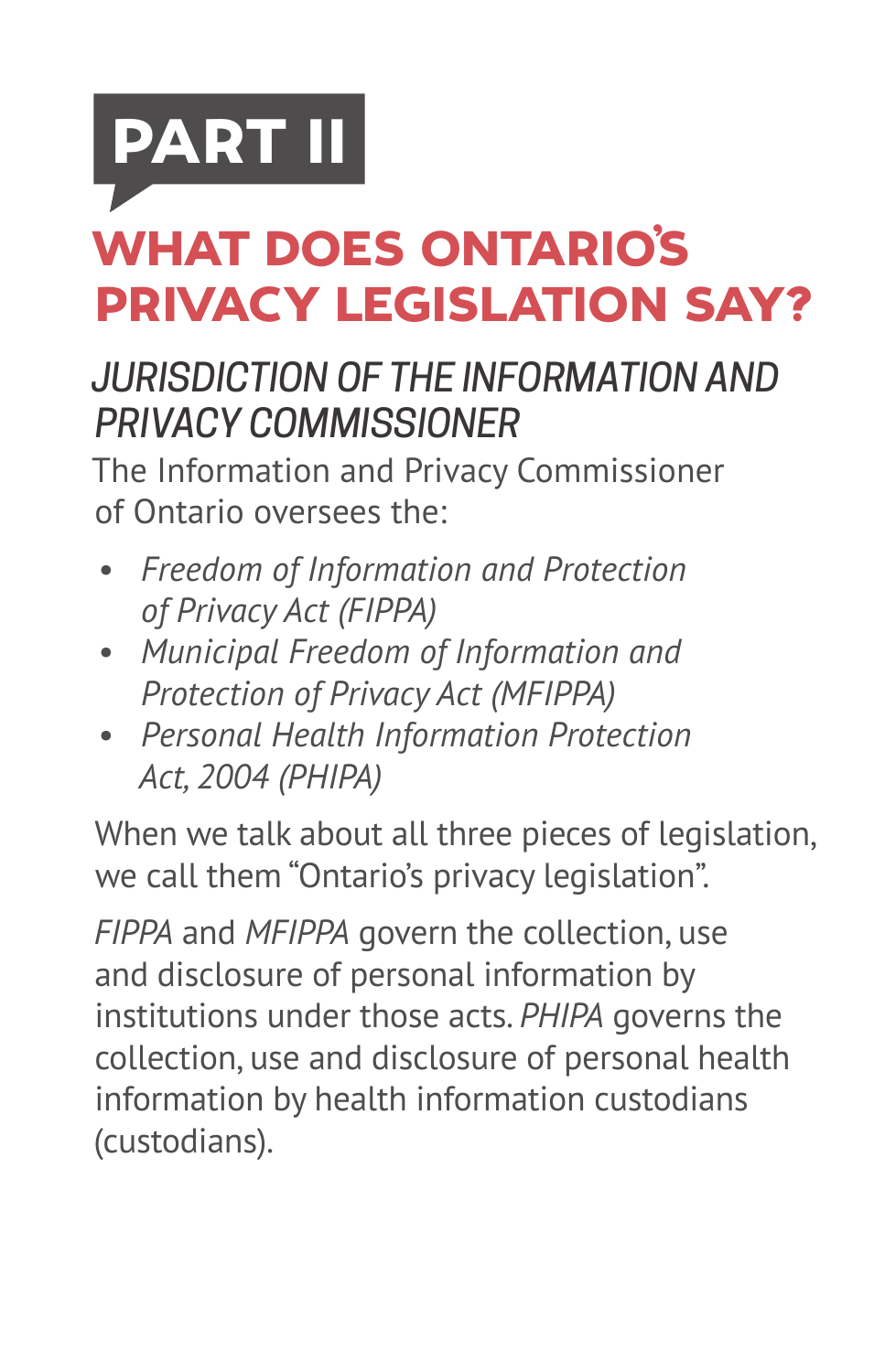Municipal police services, school boards and municipalities are institutions under *MFIPPA*. The Ontario Provincial Police is an institution under *FIPPA*.

Hospitals are custodians under *PHIPA*. Physicians and other health care practitioners may also be custodians under *PHIPA*.

Children's aid societies are not governed by *FIPPA* or *MFIPPA*. Societies' information practices will be governed by Part X of the *CYFSA*, when it comes into force on January 1, 2020. Part X includes rules for how personal information may be collected, used and disclosed by societies, and gives individuals a right to access their personal information from a society. The Information and Privacy Commissioner will oversee compliance with Part X of the *CYFSA*. When these rules come into effect, they will not impact the duty to report.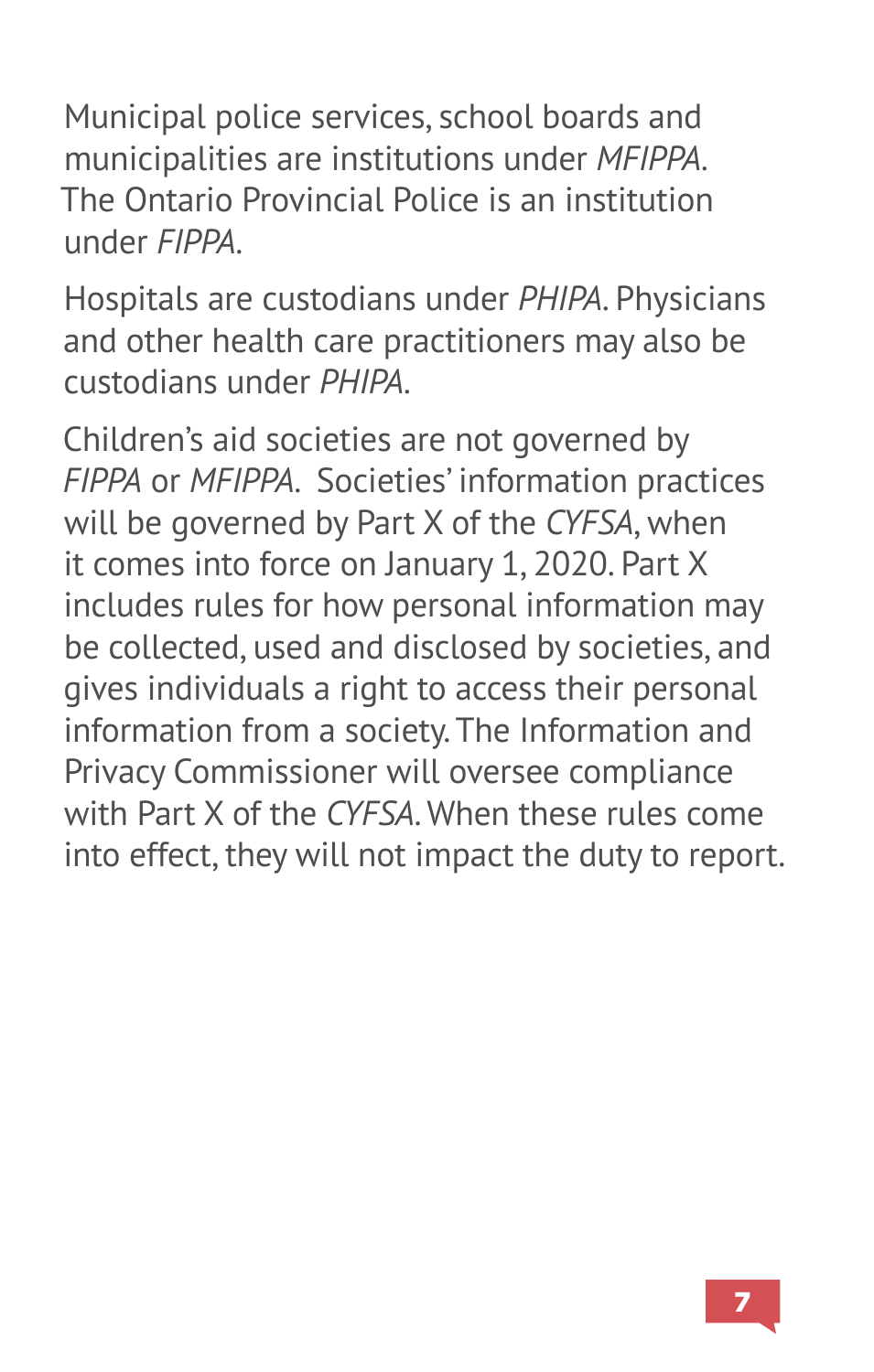#### *INSTITUTIONS CAN DISCLOSE PERSONAL INFORMATION TO A SOCIETY UNDER FIPPA, MFIPPA AND THE CYFSA*

Under *FIPPA* and *MFIPPA*, personal information may be disclosed in various circumstances including:

- to comply with a law<sup>11</sup>
- in compelling circumstances affecting the health or safety of an individual<sup>12</sup>
- in compassionate circumstances to facilitate  $contract<sup>13</sup>$

These provisions permit the disclosure of personal information by an institution and its employees to a society worker to comply with the *CYFSA*'s duty to report. They also permit the disclosure of personal information to a society review team.

<sup>11</sup> *FIPPA s. 42(1)(e), MFIPPA s. 32(e)*

<sup>12</sup> *FIPPA s. 42(1)(h), MFIPPA s. 32(h)*

<sup>13</sup> *FIPPA s. 42(1)(i), MFIPPA s. 32(i)*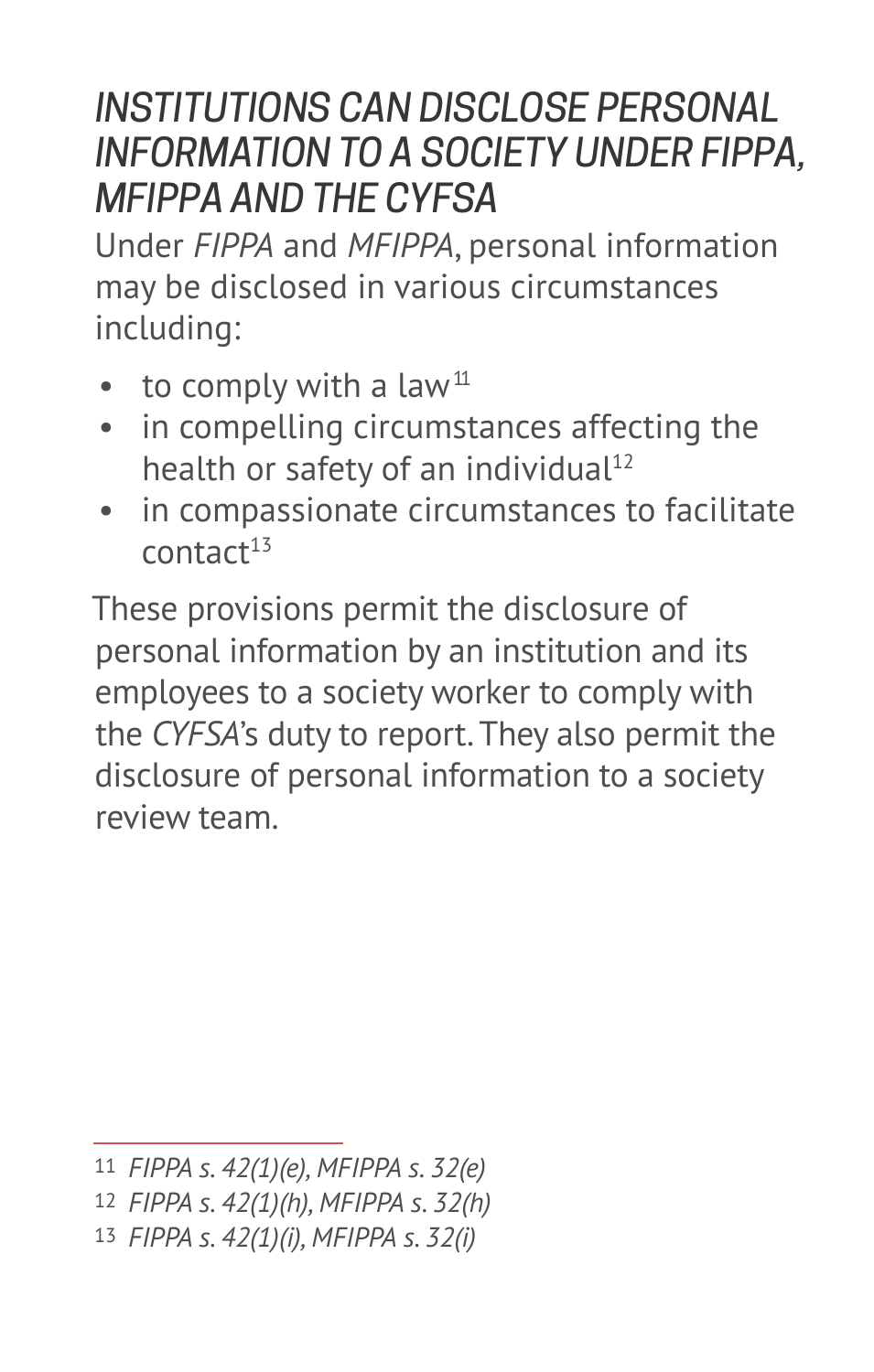#### *HEALTH INFORMATION CUSTODIANS CAN DISCLOSE PERSONAL HEALTH INFORMATION TO A SOCIETY UNDER PHIPA*

Custodians and their agents may disclose personal health information to societies so they can carry out their statutory functions, including the conduct of investigations and reviews under the *CYFSA*. <sup>14</sup> *PHIPA* also recognizes that societies may be lawfully entitled, in the place of the parent, to give or refuse consent to disclosures by a custodian of the child's personal health information $15$ 

In addition, the provisions of the *CYFSA* setting out the duty to report a suspicion that a child is in need of protection prevail despite anything in *PHIPA*. 16

### *PROTECTION FROM LIABILITY*

Institutions and custodians are protected from liability (including monetary damages) if they act in good faith and do what is reasonable under the circumstances in the exercise of their powers or duties under Ontario's privacy legislation.<sup>17</sup>

<sup>14</sup> *PHIPA s. 43(1)(e), PHIPA O. Reg. 329/ 04 s. 7(2)(iii)*

<sup>15</sup> *PHIPA s. 23(1)2, PHIPA s. 26(1)5*

<sup>16</sup> *CYFSA s. 125(12)*

<sup>17</sup> *FIPPA s. 62(2), MFIPPA s. 49(2), PHIPA s. 71(1)*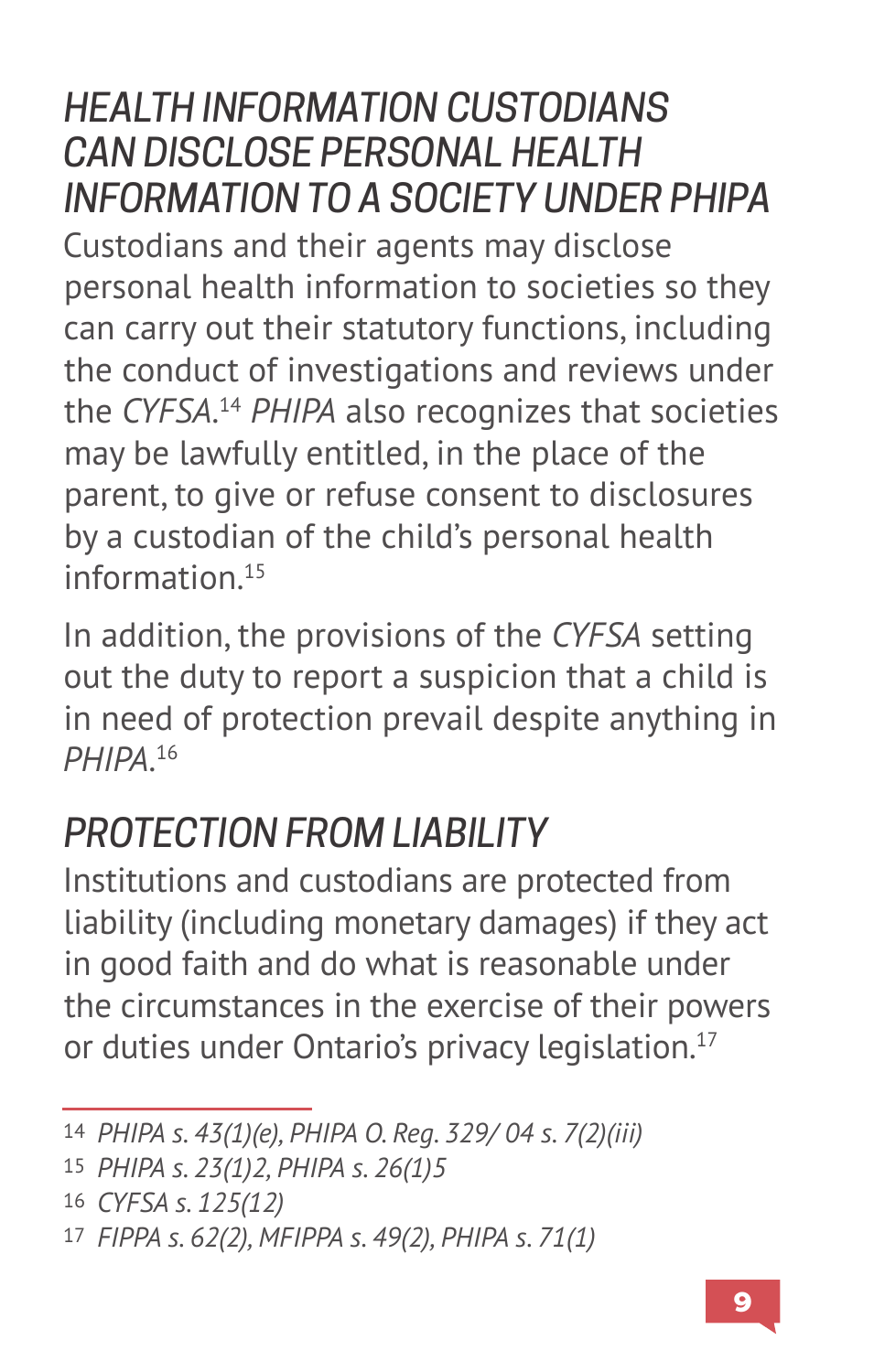# PART III

### QUESTIONS & ANSWERS

*1. A society is conducting an investigation at a school. The school did not instigate the investigation. Can teachers and other school staff speak to the society worker without the consent of the parents and child?*

Yes, they can. Nothing in Ontario's privacy legislation prevents teachers or other school staff from disclosing personal information to a society to comply with a duty to report. Nor does the legislation prevent disclosing personal information to a society review team. Even if the school staff did not provide the initial report that the child may be in need of protection, teachers and other school staff can provide information to a society worker conducting a child protection investigation or review. Again, Ontario's privacy legislation is not a barrier to such disclosure.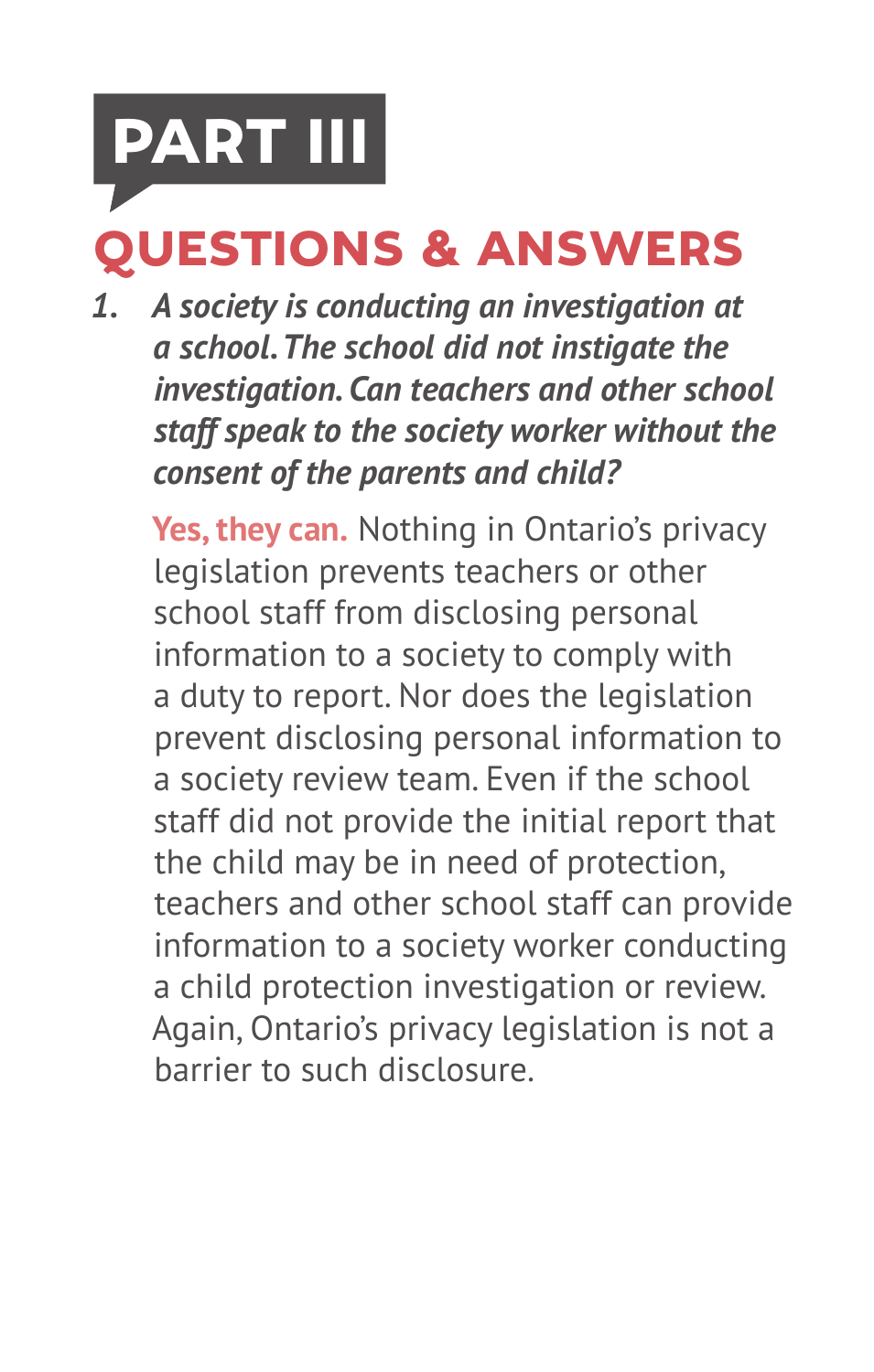*2. A society contacts a child's health care practitioner and asks for information to assist in an investigation. Can the practitioner disclose information about the child to the society?* 

**Yes, they can.** Health care practitioners who may be either custodians or agents of custodians under *PHIPA* may disclose personal health information so societies can carry out their statutory functions.<sup>18</sup> This includes the duty to report if they have reasonable grounds to suspect that a child is in need of protection, in which case they must immediately report the suspicion and information on which it is based.

<sup>18</sup> *PHIPA s. 43(1)(e), PHIPA O. Reg. 329/04 s. 7(2)(iii), CYFSA s. 125(12)*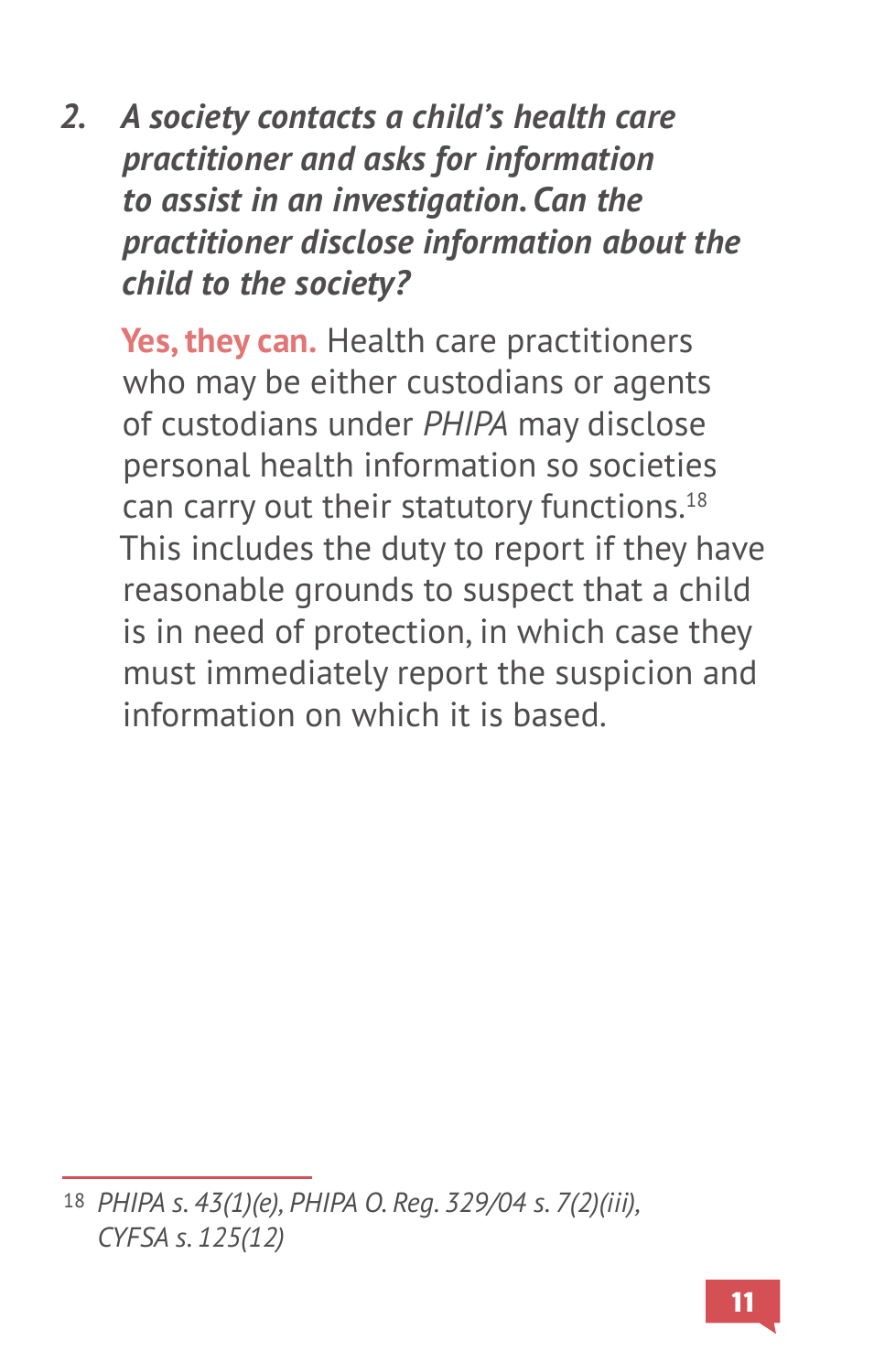*3. Police and a society worker respond to an allegation made to the society. Can they share information with each other at that time? Can their organizations share information during joint investigations of the same caregivers and children?* 

 **Yes, they can.** Police officers who accompany a society worker on a call for safety reasons and who have reasonable grounds to suspect that a child is in need of protection must immediately report the suspicion and the information on which it is based to the society worker. In addition, there is nothing in Ontario's privacy laws that would prohibit police officers from making disclosures to a society worker who is conducting an investigation or a review under the *CYFSA*. Police officers may also disclose personal information under the *Police Services Act* and its regulations.<sup>19</sup> Societies are not limited by *FIPPA* and *MFIPPA* in what they can disclose to police, because they are not subject to those laws.

<sup>19</sup> *Police Services Act, s. 41 and O. Reg. 265/98 "Disclosure of Personal Information." These disclosures are deemed to be in compliance with MFIPPA s. 32(e). See Police Services Act s. 41(1.3). If proclaimed, see Police Services Act, 2018, s. 108*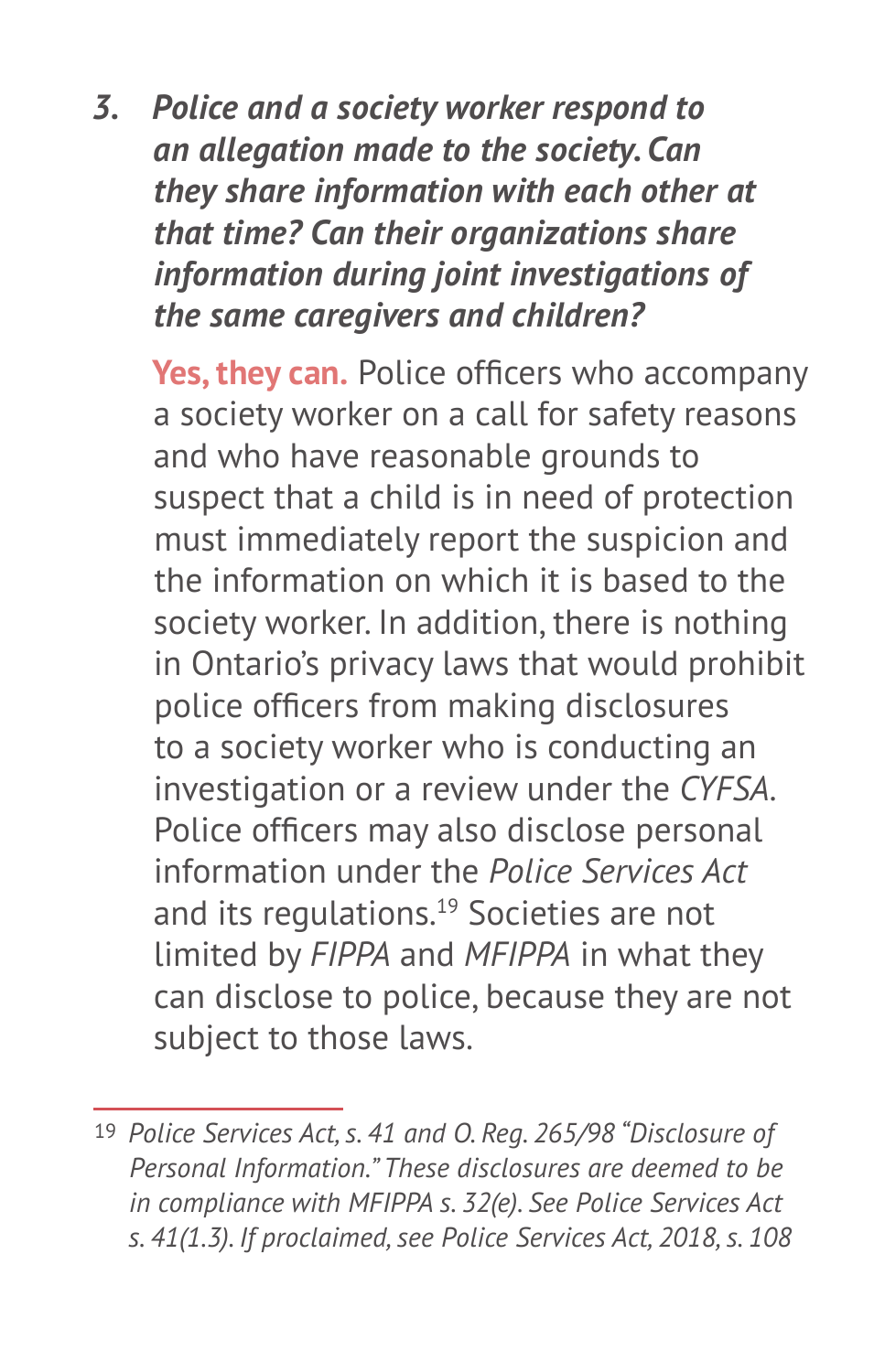*4. Can police officers disclose information to society workers about a person's criminal record if they believe the individual poses a risk to children?* 

 **Yes, they can.** Police officers who have reasonable grounds to suspect that a child is in need of protection must immediately report the suspicion and the information on which it is based to the society worker. If the officer believes a child is at risk due to an individual, then the officer must disclose that suspicion and the information it is based on. In addition to information disclosed to comply with the duty to report, police officers may disclose personal information under the Police Services Act and its regulations.<sup>20</sup>

*5. Can police officers disclose information to a society worker when that worker is conducting a child protection investigation?* 

**Yes, they can.** Police officers can provide information to a society worker conducting a child protection investigation or a review under the *CYFSA*. Ontario's privacy legislation is not a barrier to such disclosure.

<sup>20</sup> *Police Services Act, s. 41 and O. Reg. 265/98 "Disclosure of Personal Information." These disclosures are deemed to be in compliance with MFIPPA s. 32(e). See Police Services Act s. 41(1.3). If proclaimed, see Police Services Act, 2018, s. 108*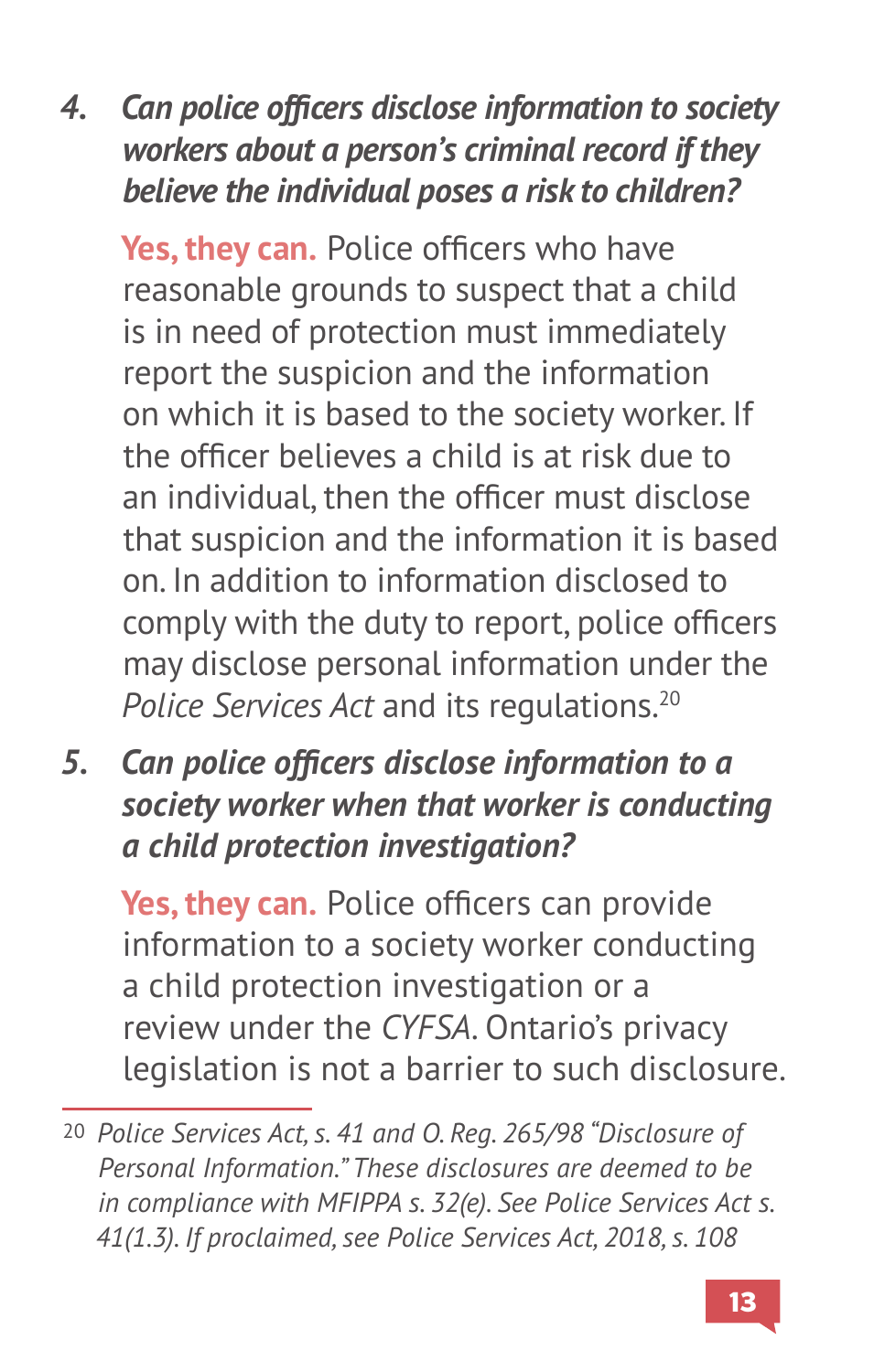*6. Social services office staff witness an interaction between a parent and a child that triggers a report to a society. Can staff tell the society about what they saw and what else they know about the family?* 

**Yes, they can.** Nothing in Ontario's privacy legislation interferes with social services staff disclosing personal information to a society to comply with the duty to report or disclosing personal information to a society review team. Even if the social service staff did not provide the initial report that the child may be in need of protection, if there are reasonable grounds to suspect that a child is in need of protection, there remains the duty to immediately report the suspicion and the information on which it is based. Again, Ontario's privacy legislation is not a barrier to such disclosure.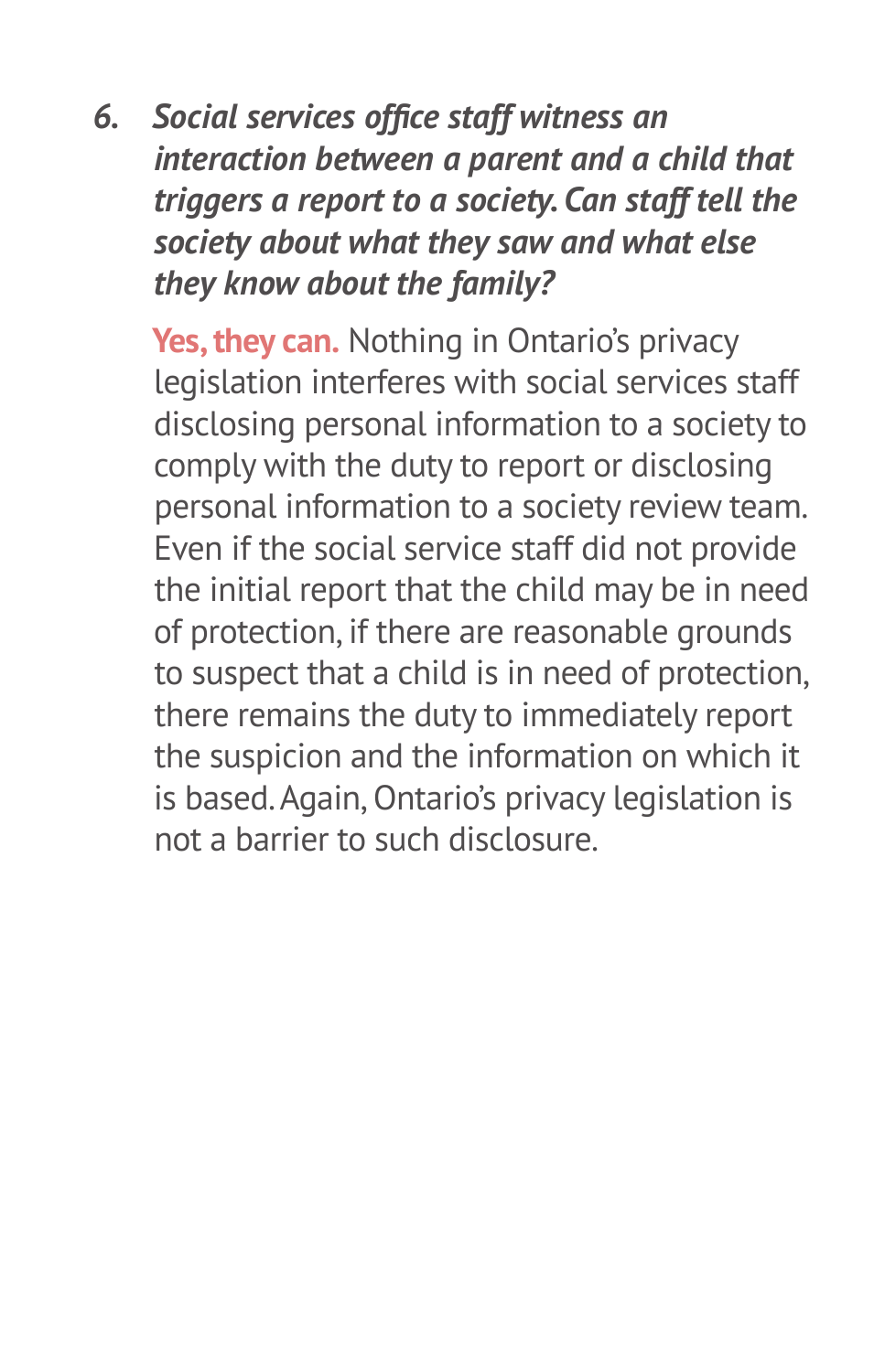### RESOURCES

### *LEGISLATION*

- *Child, Youth and Family Services Act, 2017*
- *Freedom of Information and Protection of Privacy Act*
- *Municipal Freedom of Information and Protection of Privacy Act*
- *Personal Health Information Protection Act, 2004*

### *STANDARDS*

- Ontario Child Protection Standards
- Ontario Child Protection Tools Manual

### *GUIDANCE*

- Disclosure of Information Permitted in Emergency or other Urgent Circumstances (Fact Sheet #7)
- Practice Tool for Exercising Discretion: Emergency Disclosure of Personal Information by Universities, Colleges and other Educational Institutions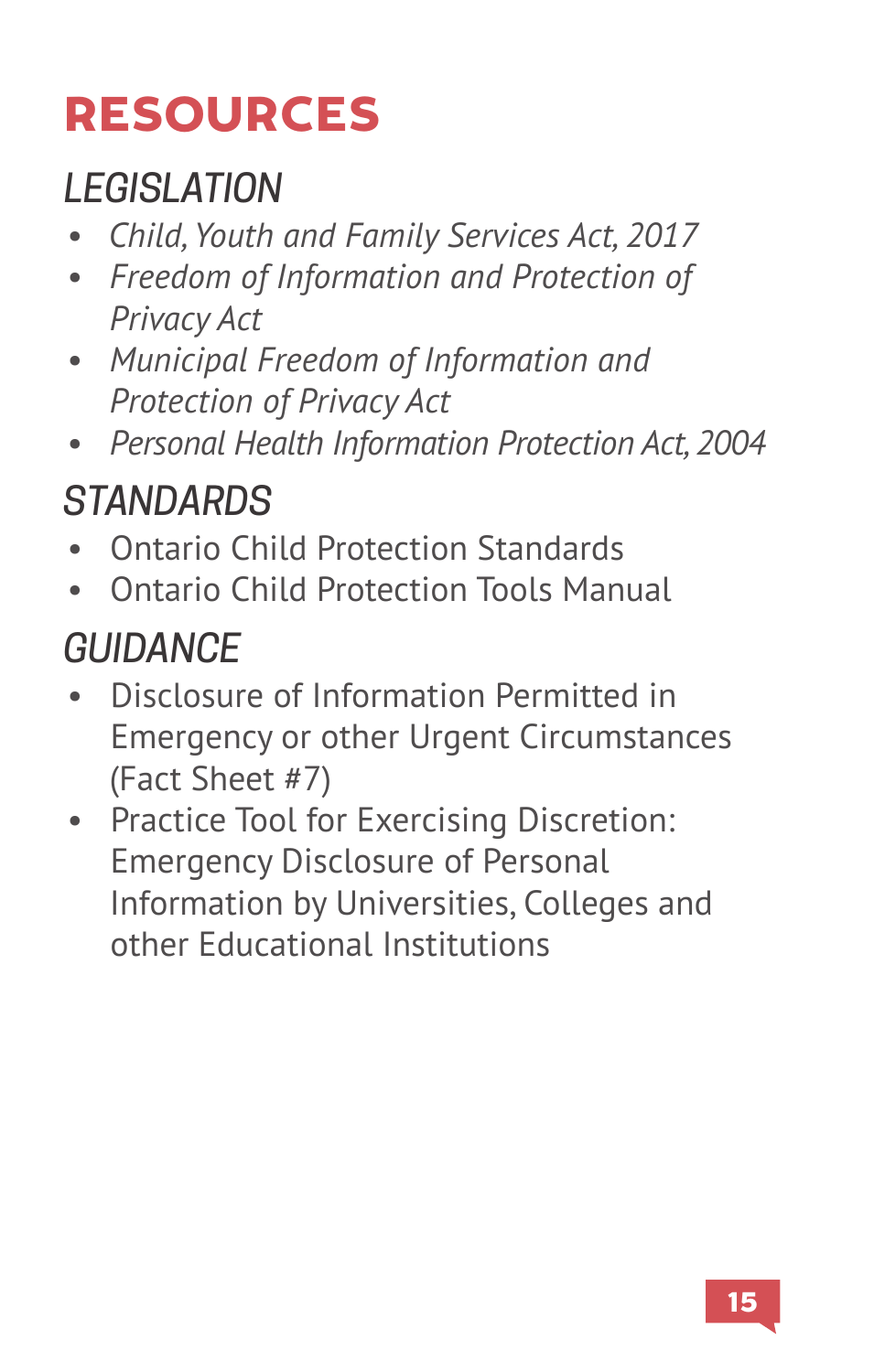### APPENDIX – *FIPPA, MFIPPA* AND *PHIPA* DISCLOSURE PROVISIONS

### *FREEDOM OF INFORMATION AND PROTECTION OF PRIVACY ACT*

- 42. (1) An institution shall not disclose personal information in its custody or under its control except,
	- (e) for the purpose of complying with an Act of the Legislature or an Act of Parliament or a treaty, agreement or arrangement thereunder;

#### *MUNICIPAL FREEDOM OF INFORMATION AND PROTECTION OF PRIVACY ACT*

- 32. An institution shall not disclose personal information in its custody or under its control except,
	- (e) for the purpose of complying with an Act of the Legislature or an Act of Parliament, an agreement or arrangement under such an Act or a treaty;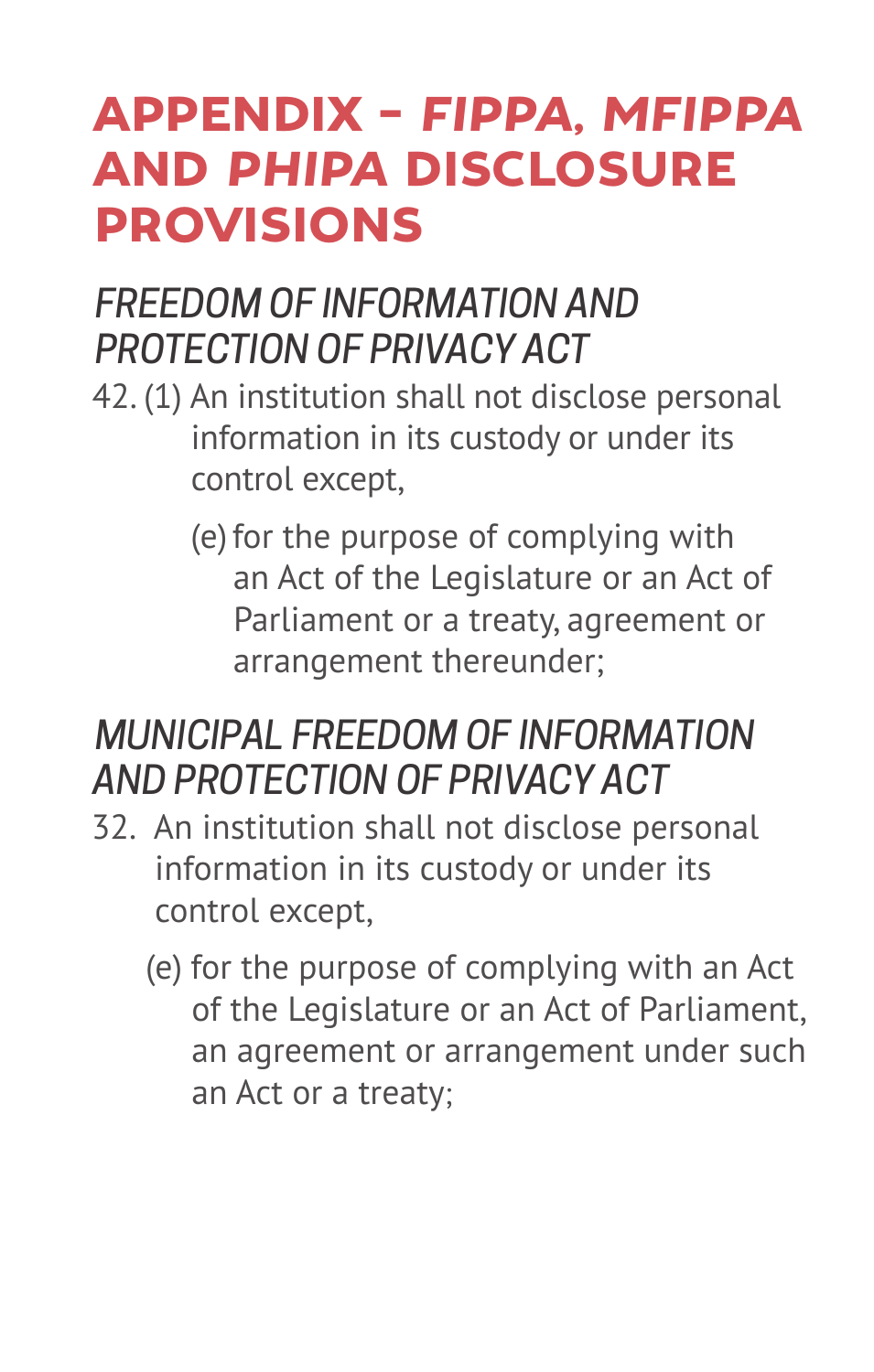#### *PERSONAL HEALTH INFORMATION PROTECTION ACT, 2004*

- 43. (1) A health information custodian may disclose personal health information about an individual,
	- (e) to the Public Guardian and Trustee, the Children's Lawyer, a children's aid society, a residential placement advisory committee established under subsection 63 (1) of the *Child, Youth and Family Services Act, 2017* or a designated custodian under section 223 of that Act so that they can carry out their statutory functions.

### **NOTES**